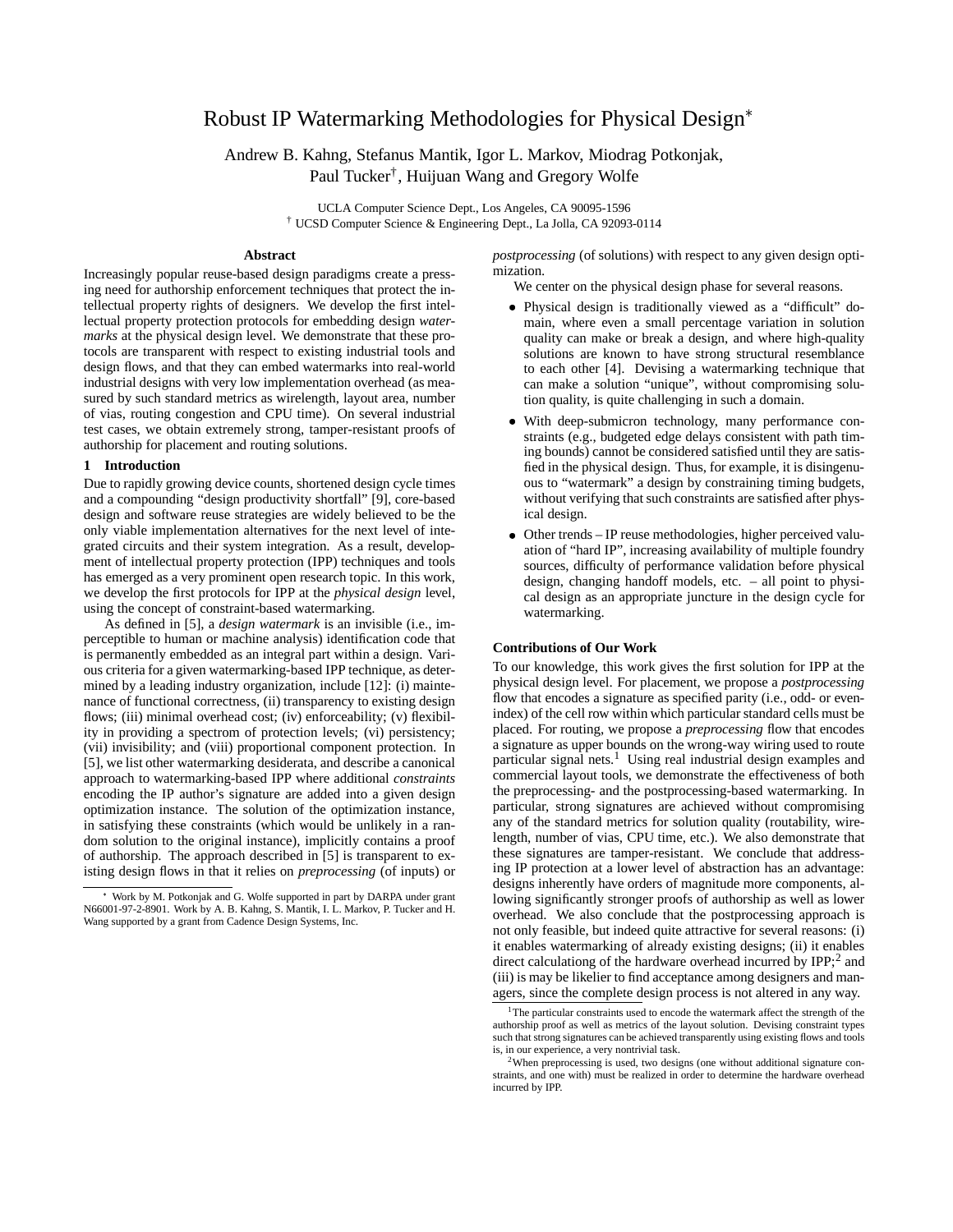# **2 Related Work**

Related work in artifact watermarking and cryptography is reviewed in  $[5]^3$ . We therefore focus our survey of related concepts within the physical design realm.

No previous work in the literature deals with watermarking of physical design solutions. However, constraint specification and management now receive close attention through all phases of chip implementation, including physical design. Standard chip implementation flows begin with such high-level constraints as clock cycle times and offsets, I/O boundary timing, power dissipation bounds, and choice of packaging and implementation technology. Derived constraints<sup>4</sup> then arise throughout the RTL floorplanning, block placement, and routing phases. Within physical design, the following constraint types are most common.

- Timing constraints. Path delay constraints are often expressed in some form of Standard Delay Format (SDF), with heuristic "path cover" techniques used to reduce data volume and improve convergence of timing-driven layout tools. A static timing analysis engine may operate directly from the clock cycle times/offsets and I/O boundary timing to evaluate timing correctness, without explicit enumeration of timing path constraints. For purposes of layout design, path delay constraints are typically budgeted into individual constraints on source-sink edges [11].
- Physical (floorplanning) constraints. To improve timing convergence of the design process, assumptions made during RTL floorplanning or block floorplanning must be propagated to downstream flow stages (e.g., placement and global routing). This is often accomplished via region constraints: a given cell must be located in a given region of the layout, a set of cells must be co-located as a "group", etc. Such constraints may be captured using PDEF or equivalent formats which allow specification of assumed routing topology, layer usage, etc. at the level of global routing.

The mechanisms by which physical design tools enforce such constraints vary widely. However, classic paradigms such as topdown min-cut placement synthesis or ripup-and-reroute interconnect synthesis generally do not support constraints well. One reason is that iterative search mechanisms used today were originally adopted for regimes with "smooth" cost surfaces, while adding constraints induces more 0-1 "discontinuities" in the cost surface. Another reason is that many performance constraints are "global" (e.g., path delay, power dissipation, EMC, signal integrity) while current layout approaches rely on local optimizations. Most importantly, "good" solutions to hard combinatorial problems are often quite similar.<sup>5</sup> The implications for watermarking in physical design are that (i) current tools do not easily support too many "extra" watermarking constraints, and (ii) introduction of too many watermarking constraints will likely degrade solution quality. These issues complicate the choice of watermarking technique.

## **3 Watermarking Standard-Cell Place and Route**

We have considered a variety of mechanisms by which standardcell physical design can be constrained. Our goal has been to develop a watermarking protocol that, beyond satisfying criteria listed above, is (i) consistent with existing design practices and tools, (ii) relatively easy to implement, and (iii) acceptable in terms of its impact on real-world layout metrics.

#### **3.1 Row-Based Placement**

For row-based placement, traditional physical embedding constraint types (i.e., region and grouping constraints) are straightfoward to realize. Region constraints are transparent to top-down placers, since iterative partitioners accomodate "fixed" preassignments (see [2] for a review). Annealing placers (see [10] for a review) also support such constraints by restricting move generation, and analytic placers support region constraints via inequalities or center-of-gravity constraints (see [1] for a review). Grouping constraints are typically enforced by inducing contracted netlists over clustered representations of the design. However, region and grouping constraints are not well-suited to placement-based watermarking: when made without any structural knowledge of the netlist or of good placement solutions, they can lead to substantial deterioration of solution quality.<sup>6</sup>

Our approach bases the watermarking constraints on the underlying fine-grain placement substrate, which is well-defined prior to the placement phase of design. By "placement substrate", we mean the row structure of legal site locations in the physical floorplan. In particular, we constrain individual cells to be placed with specified *cell row parity*. For example, cell INV4 10 might be constrained to be placed in a cell row that has EVEN index; cell RKPPX1Y might be constrained to an ODD-index row. Our approach has the following advantages:

- Very few constraints are needed to make a strong signature. E.g., if the signature constrains 50 cells with specific row parities, and if the placer realizes all 50 constraints, the chances are  $2^{-50}$  that this could have occurred by accident. Typical placement instances have tens of thousands of standard cells.
- It is compatible with region and group constraint types, and can be applied as soon as a gate-level netlist exists (no specific row/site plan is needed). A priori, the only time failure is guaranteed is when a "watermark cell" is constrained to be in, e.g., an EVEN row, and is simultaneously constrained to be in a region that contains only a single ODD row.
- It is not easy to tamper with the signature via local perturbations: the small signature size implies that many cells must be perturbed before the signature becomes unrecoverable. Furthermore, local perturbations that shift cells between cell rows are difficult to make without worsening the solution quality.
- It is not affected by downstream stages of the design flow. Many current design methodologies do not significantly change the row assignments (let alone the locations) of existing cells during routing; hence, our proposed watermarking scheme will remain intact.
- It allows the watermark to be realized completely during the placement phase. (For schemes such as the watermarking of budgeted timing constraints, the realization remains incomplete until after routing [5].)

<sup>&</sup>lt;sup>3</sup>Our present techniques use well-established ingredients – namely, the cryptographic hash function MD5, the public-key cryptosystem RSA, and the stream cipher RC4 [8, 7] – on which many state-of-the-art commercial cryptographic programs are based.

<sup>4</sup>Derived constraints are of two basic types. *Inferred* constraints can often be viewed as "transformed", e.g., when a signal net's wirelength upper bound is inferred from a signal propagation delay upper bound. *Refined* constraints can often be viewed as created by a "budgeting" or "allocation" process, e.g., when a global path delay constraint is broken up into separate edge delay constraints.

<sup>&</sup>lt;sup>5</sup>This has been generally characterized as a "big valley" [3] or "massif central" [6]; the phenomenon has also been specifically documented for standard-cell placements under the minimum wirelength objective [4].

<sup>&</sup>lt;sup>6</sup>The impact on solution quality is even worse when the design is performanceconstrained. Imagine the effect of arbitrarily constraining a cell in a timing-critical path to be in the "wrong" region of the layout.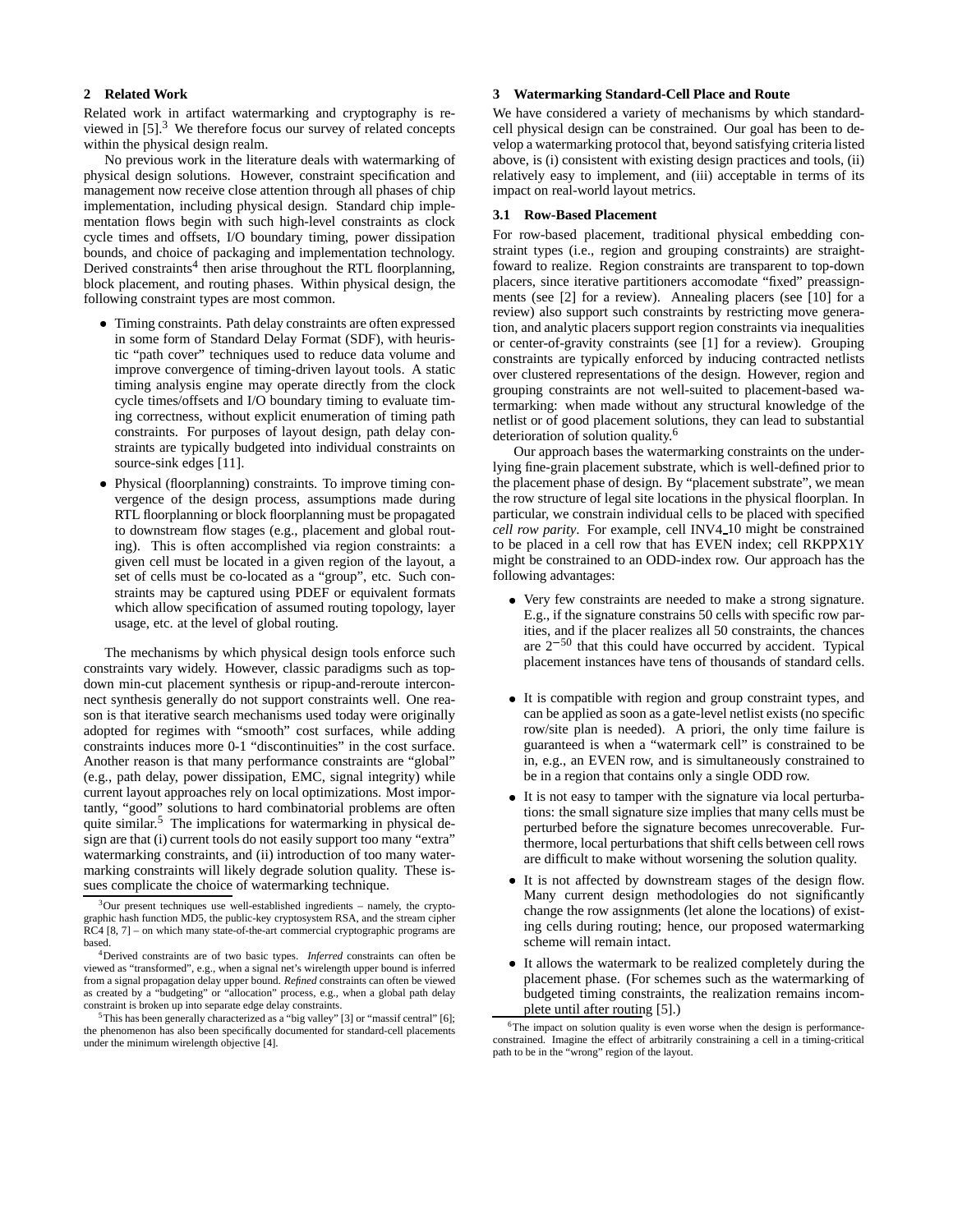## **3.2 Routing**

For standard-cell routing, applicable constraints usually involve performance (e.g., crosstalk and delay bounds) or reliability (antenna rules, electromigration and self-heat limits, hot-electron rules). How these constraints are represented, how they are enforced, and what degrees of freedom (e.g., shielding, tapering, spacing, repeater insertion, driver sizing, topology design, etc.) are exploited depends on the routing tool.

We considered constraint types involving segment widths, spacings, and choice of topology. These not only are difficult to enforce within current routing approaches, but also have potentially harmful interactions with performance constraints (e.g., a watermarking constraint might require a net to be routed at minimum separation from its closest neighbors; a crosstalk constraint might dictate otherwise). We also considered various "parity" watermarking schemes based on, e.g., the orientation of the "L" for two-pin connections, the parity of the number of segments, the parity of path lengths in the routing, etc. These were dismissed as highly unnatural (e.g., pin access clearly dictates which "L" the router will choose), difficult to enforce using known routing methodologies (e.g., parity of total tree length), or vulnerable to simple tampering (e.g., tampering by compaction would ruin length-parity schemes).

Our approach bases the watermarking constraints on the (pernet) *costing* of the underlying routing resource. Specifically, for each watermark net we impose unusual costs on "wrong-way" and/or via resources, and hope that the watermark nets are provably unusual in their utilization of such resources. Many commercial routers already accept such control of the routing cost structure on a per-net basis. Our approach has the following advantages:

- Very few constraints are needed to make a strong signature, assuming that the resource costing is reflected in the routing result for each watermark net.
- It is compatible with many existing routing constraints, e.g., those that are based on wire width, spacing or shielding.
- It is not easy to disturb the signature with local perturbations: the small signature size implies that many nets will need to be rerouted before the signature is likely to be unrecoverable. Furthermore, as designs are increasingly limited in terms of the interconnect resource, the routing of watermark nets is likely to be "locked in" by the routing of the remaining nonwatermark nets. Hence, destroying the watermark requires rerouting of the design.

## **3.3 Commercial Tools**

To demonstrate practicality and allow evaluation with respect to real-world design metrics, we test watermarking protocols that are transparent to existing layout tools. Our implementation of the proposed placement and routing watermarking methodologies uses commercial tools from Cadence Design Systems: placement watermarking is built around QPlace v4.0.27 and WarpRoute v1.0.10, and routing watermarking is built around the IC Craftsman v2.1.3 router using a standard constraint type in this tool ("limit way" rule). We now give details of the experimental protocol.

#### **4 Experimental Protocol**

#### **4.1 Placement**

Our experimental methodology is designed to show how easily an existing tool can be modified to offer watermarking capability. The basic comparison is shown in Figure 1. A traditional nonwatermarked placement flow reads library and design information



Figure 1: A postprocessing-based watermarking protocol for standard-cell placement, using the Cadence Design Systems QPlace v4.0.27 and WarpRoute v1.0.10 tools.

via LEF/DEF formats, executes QPlace, then executes WarpRoute to evaluate the placement quality. This is shown on the left side of Figure 1. Our *postprocessing-based* watermarking flow, shown on the right of the figure, consists of the following steps:

- 1. We read the default QPlace placement result (a DEF file with location data) and the LEF file into our internal design database.
- 2. We ask the user for a message (e.g., "Placed by QP on 10- 10-97") which we then transform into row-parity constraints for some subset of the core (non-pad, standard) cells of the design.
- 3. We enforce all the row-parity constraints by local changes to the placement (e.g., pair-swap operations), generating a "signed DEF" file.
- 4. We ensure that the resulting placement is ready for routing, by re-running in "ECO mode"; this makes only minimal changes to the placement, and only if necessary (typically, to avoid illegal overlaps with fixed obstacles or other cells). The output of this step is a "legal signed DEF" file.
- 5. We execute WarpRoute, and evaluate the placement quality.

We make the following observations. (1) Our postprocessing approach is absolutely equivalent to what might be implemented in a modification of the actual commercial tool. Alternatively, our watermarking flow is trivially implemented by scripting and standard capabilities of the commercial placer (LEF/DEF manipulation, ECO placement, etc.). (2) We begin with a high-quality solution and retrospectively impose constraints. Not only is this a good approach to maintaining solution quality, but from the outside one cannot tell whether the watermarked placement is created from scratch or by postprocessing of a nonwatermarked placement. (3) The "final list of core cells" is a well-defined concept in all existing design flows including those that invoke "in-place optimization" or

 $7$ Some potential conflicts exist with respect to wrong-way routing, but these have not been an issue in our experience, particularly since we impose *upper* bounds on the use of wrong-way routing.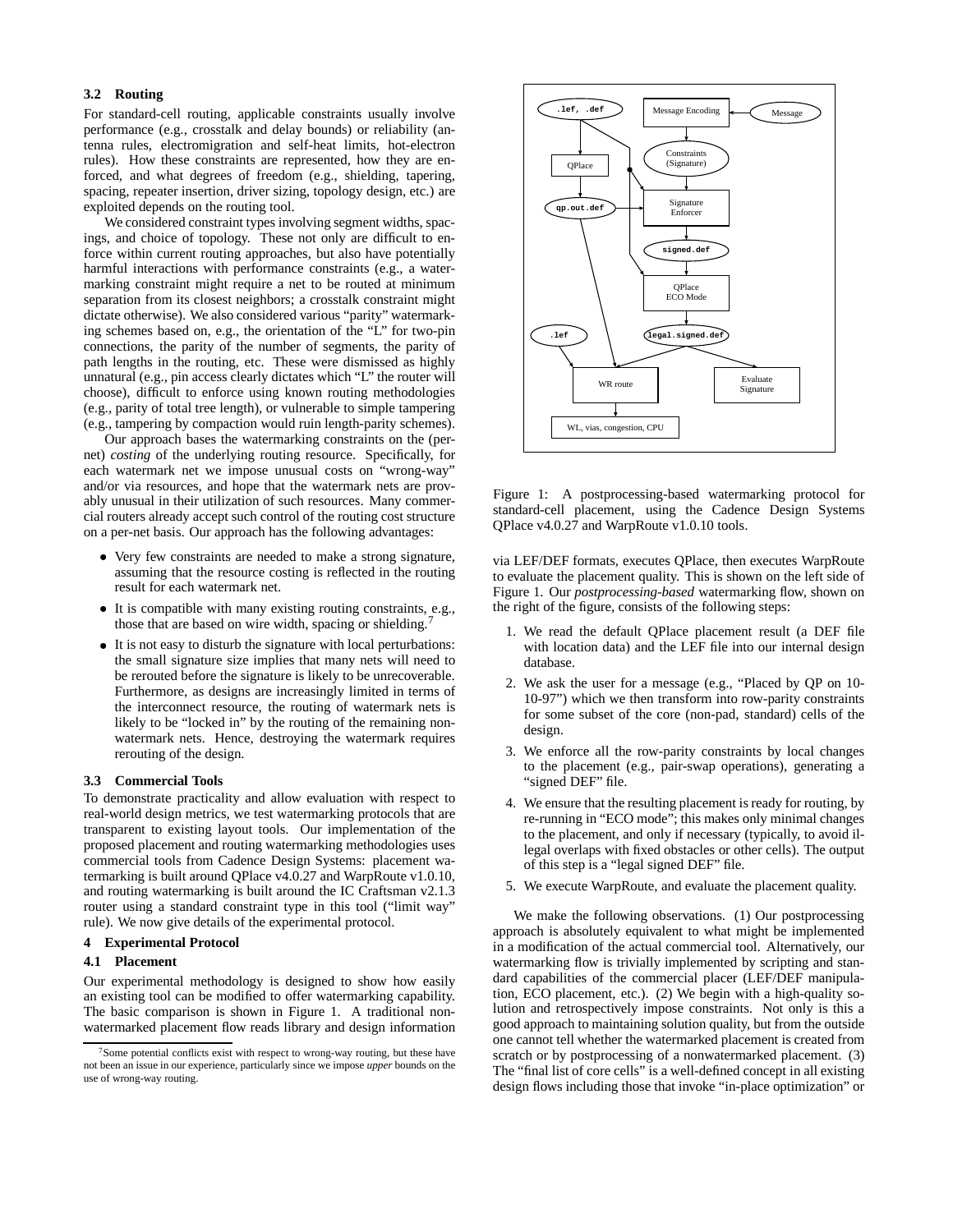

Figure 2: A preprocessing-based watermarking protocol for (standard-cell) gridless area routing, using the Cadence Design Systems IC Craftsman v2.1.3 tool. The tool is used in its standard context, controlled by a ".do" file using standard rules syntax.

"placement-based synthesis". Thus, generating a watermark based on core cell indices and row parities is also well-defined.<sup>8</sup>

## **4.2 Routing**

A traditional non-watermarked routing flow using the IC Craftsman router reads library and placed design information via the .dsn file format, then executes the router under the control of a ".do file". This is shown on the left side of Figure 2. Our *preprocessing-based* watermarking flow, shown on the right side of the Figure, consists of the following steps:

- 1. We identify all unique signal net names in the .dsn file.
- 2. We ask the user for a message (e.g., "Routed by ICC on 10- 10-97") which we then transform into a list of "watermark nets" (some subset of the net names in the design).
- 3. We then constrain the watermark nets using IC Craftsman rules in the "do file". Specifically, our methodology applies a "limit way  $= 1$ " rule to each of the watermark nets.
- 4. We execute the ICC router.

#### **4.3 Evaluation of Signature Strength**

Each constraint involves some "random" choice, e.g., choosing a random cell or signal net. (Such choices are not actually random, but use a cryptographically strong pseudorandom number generator that is seeded with a binary signature file.) The choices may occur either with or without replacement. If there is replacement, then constraints will be independent of each other. Even if there is no replacement, the constraints may very nearly act as if they were independent, especially if the pool of constraints to choose from is large relative to the number of constraints actually chosen. As long as the constraints are either independent or nearly so, the probability *Pc* of a solution carrying an author's watermark purely

by coincidence can be computed by a simple binomial. We use *Pc* to measure the strength of the authorship proof.

Let  $X$  be the number of constraints imposed, let  $x$  be the number of these that are *not* satisfied, and let *p* be the probability of a constraint being satisfied purely by coincidence.<sup>9</sup> The probability that  $x$  or fewer out of  $X$  constraints are satisfied by coincidence is given by  $P_c = \sum_{i=0}^{x} (C(X, i) \cdot (p)^{X-i} \cdot (1-p)^i)$ .

- For our placement watermarks, the signature consists of a certain subset of cells, each constrained to be in a cell row with specified-parity index. We use  $p = 0.5$  as the chance that a given cell will satisfy its constraint by coincidence.
- For our routing watermarks, the signature consists of a certain subset of signal nets, each with an "unusually low" limit on the amount of wrong-way wiring that can be used to route the net. We use the following methodology to establish a binary indicator of whether a given net has been "successfully watermarked". Given a routed design, we evaluate the total wirelength (*WLtot*) and the wrong-way wirelength (*WLway*) for each signal net. We then rank all nets in order of increasing value of the ratio  $WL_{way}/WL_{tot}$ . The watermark nets are expected to occur earlier in this ranking, while non-watermark nets are expected to occur later in this ranking. We then establish a cutoff rank below which a watermark net is considered "successfully watermarked", and above which a watermark net is considered "not successfully watermarked". In the routing experimental results reported below, we always set the threshold rank at the 40th percentile, i.e.,  $p = 0.4$ . (Stronger results can be obtained by more carefully choosing the value of *p*; this is noted below.)

# **4.4 Resistance to Tampering Attacks**

Another way to evaluate the strength of a given watermark is to assess its resistance to attacks (see [5] for a survey of prototypical attacks). Thus, in addition to reporting *Pc* values, we also report the resistance of our watermarking schemes to the following *tampering* attacks.<sup>10</sup> In these scenarios, the *attacker* is trying to erase the watermark by small layout perturbations.

#### - **Placement**

- **–** Assumptions: (i) the attacker has access only to an incremental ("legalizing") placement tool such as QPlace ECO mode; $11$  (ii) the watermarking scheme is unknown to the attacker; and (iii) original design constraints are retained.
- **–** Attack: (i) select *N* random pairs of cells and swap the locations of each cell pair; and (ii) run the legalizing placer to legalize the design (continue with routing, etc.).
- **Routing**
	- **–** Assumptions: (i) the attacker has access only to incremental (single-net) auto-routing; (ii) the watermarking scheme is unknown to the attacker; and (iii) original design constraints are retained.
	- **–** Attack: select *N* random nets, then reroute these nets with only the original design constraints (if any).

<sup>8</sup> If one desires a netlist-dependent, *floorplan-independent* watermark, then one must assume a canonical row indexing (e.g., top-down for horizontal rows and leftright for vertical rows). One can also simply define the row parity constraints in terms of two equivalence classes of constrained cells. We also note that the implicit assumption of fixed cell names is also reasonable; any methodology allowing arbitrary renaming of cells would likely have some overhead for verification.

<sup>&</sup>lt;sup>9</sup>If constraints are not sufficiently independent of each other,  $p$  is not well-defined. Overestimating the value of  $p$  always makes  $P_c$  larger, which we interpret as weaker strength of the authorship proof. Since overestimating *p* can never improve the supposed strength of our watermark, we can typically obtain useful estimates for *p* even when its exact value is not known.

 $10$ A tampering attack attempts to remove the rightful IP owner's signature, and possibly introduce the attacker's own signature into the IP.

<sup>&</sup>lt;sup>11</sup>Recall that the attacker could always re-solve the placement problem from scratch to remove the IP owner's signature, but we assume this is too expensive.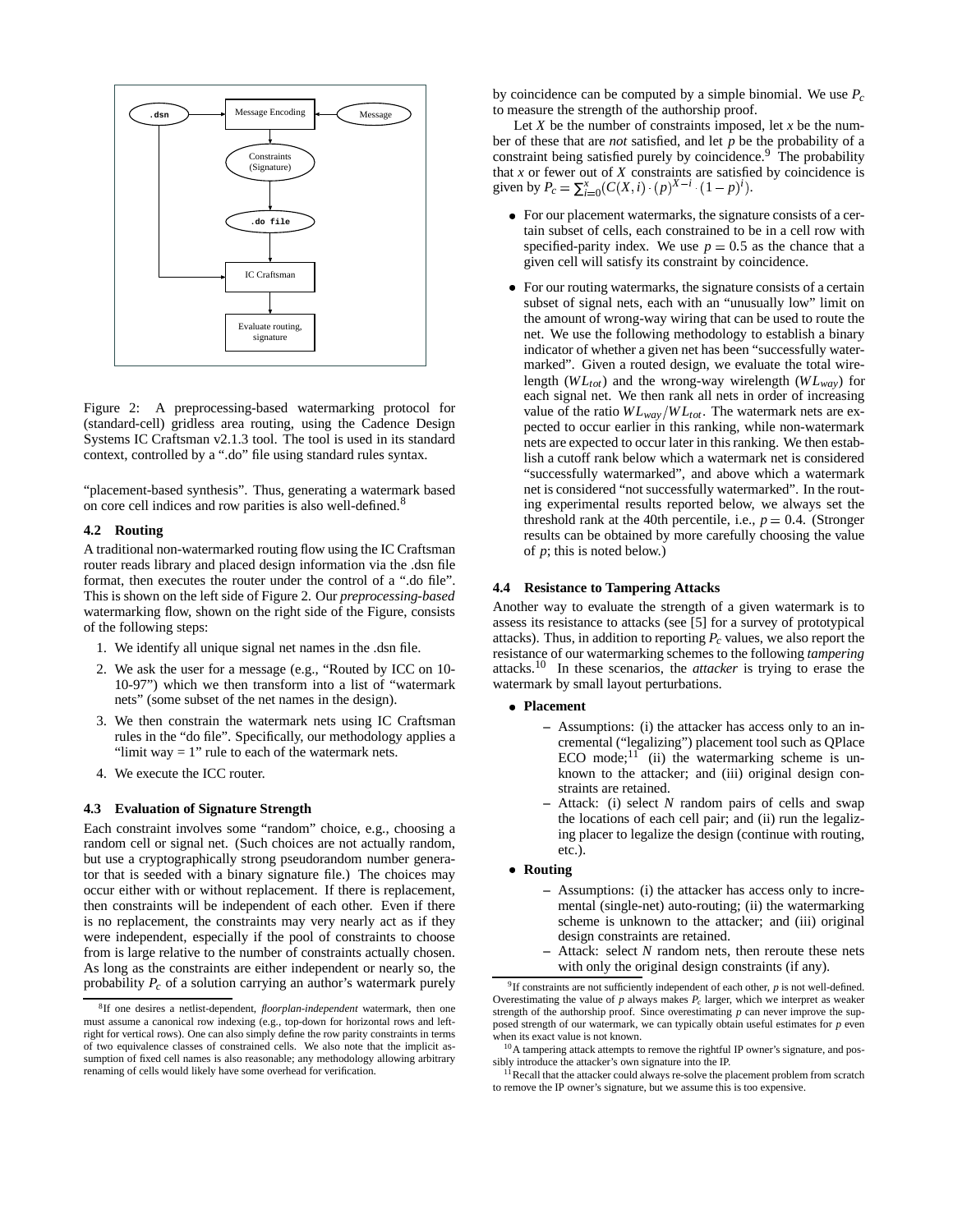## **5 Experimental Results**

We applied our proposed physical design watermarking protocols to six industry test cases, four in placement and two in routing. Aspects of the test cases are given in Table 1. The routing test case *sc*2 has a relatively small number of nets relative to cells because many signals are pre-routed, and hence not included in the netlist.

|        |       | Routing |                   |       |      |                 |
|--------|-------|---------|-------------------|-------|------|-----------------|
|        | test1 | test2   | test <sub>3</sub> | test4 | sc l | sc <sub>2</sub> |
| #cells | 9011  | 12133   | 12857             | 20577 | 1653 | 4250            |
| #nets  | 11962 | 11828   | 10880             | 25634 | 1802 | 1597            |

Table 1: Numbers of cells and nets in the six industry test cases.

# **5.1 Watermark Strength** *Pc*

Results for the placement experiments are summarized in Table 2. We report five post-routing layout quality measures for each test case. These measures are: total wirelength, total number of vias, percentage of overcongested "global routing cells" (as reported by the placer), and CPU time in (mm:ss) required by the router (all CPU times are for a 140MHz Sun Ultra-1). Together, these measures provide a fairly complete picture of the utility of each placement. In the Table, the subscript *orig* indicates the default unwatermarked solution; the subscript  $wm - x$ , *y* indicates a watermarked solution with *x* cells in the signature, of which *y* ended up being successfully watermarked. There is essentially no solution quality overhead to introducing the placement watermark. Our placement watermarking protocol also shows graceful degradation of solution quality if extremely strong signatures are required.

| <b>Test Case</b>           | WL.  | # Vias | Cong     | <b>CPU</b> | $P_c$     |
|----------------------------|------|--------|----------|------------|-----------|
| $\overline{t}1_{orig}$     | 6.38 | 86072  | 1.52%    | 11:38      |           |
| $t1_{wm-56,52}$            | 6.40 | 86595  | 1.52%    | 12:03      | 5.5e-12   |
| $t1_{wm-112,96}$           | 6.40 | 86449  | 1.52%    | 12:13      | $2.2e-15$ |
| $t1_{wm=224,189}$          | 6.42 | 86712  | 1.54%    | 12:10      | 4.8e-27   |
| $t1_{wm=448,389}$          | 6.44 | 87143  | 1.53%    | 12:08      | 5.7e-61   |
| $t1_{wm=896,786}$          | 6.51 | 87716  | 1.52%    | 13:02      | 7.3e-127  |
| $t1_{wm-1792,1526}$        | 6.62 | 88955  | 1.55%    | 13:25      | 8.3e-215  |
| $t2_{orig}$                | 3.32 | 95601  | 0.86%    | 9:30       |           |
| $t2_{wm-56,53}$            | 3.33 | 95811  | 0.78%    | 9:20       | $4.1e-13$ |
| $t2_{wm-112,110}$          | 3.33 | 95978  | 0.80%    | 9:06       | $1.2e-30$ |
| $t2_{wm-224,208}$          | 3.34 | 95913  | $0.77\%$ | 9:11       | 4.5e-44   |
| $t2_{wm=448,409}$          | 3.35 | 96554  | 0.91%    | 9:15       | 3.4e-79   |
| $t2_{wm=896,837}$          | 3.38 | 97902  | 0.94%    | 9:28       | 3.2e-177  |
| $t2_{wm-1792,1678}$        | 3.42 | 99467  | 1.13%    | 9:56       | 2.9e-357  |
| t3 <sub>orig</sub>         | 3.13 | 52401  | 4.47%    | 13:58      |           |
| $t_{wm-56,55}$             | 3.15 | 52433  | 4.57%    | 11:32      | $7.9e-16$ |
| $t3_{wm-112,110}$          | 3.14 | 52636  | 4.60%    | 11:45      | $1.2e-30$ |
| $t3_{wm-224,219}$          | 3.16 | 52529  | 4.65%    | 11:53      | 1.7e-58   |
| $t3_{wm-448,443}$          | 3.17 | 53003  | 4.57%    | 11:44      | 2.1e-124  |
| $t3_{wm-896,879}$          | 3.21 | 53559  | 5.00%    | 11:45      | 7.2e-235  |
| $t3_{wm-1792,1740}$        | 3.25 | 54279  | 5.14%    | 11:58      | 3.2e-439  |
| $t4_{orig}$                | 8.13 | 179526 | 0.02%    | 17:07      |           |
| $t4_{wm-56,50}$            | 8.14 | 179680 | 0.02%    | 17:35      | $5.1e-10$ |
| $t4_{wm-112,102}$          | 8.14 | 179678 | 0.02%    | 14:42      | $1.2e-20$ |
| $t4_{wm-224,201}$          | 8.16 | 180052 | 0.02%    | 15:45      | 5.7e-37   |
| $t4_{wm=448,407}$          | 8.18 | 180590 | 0.02%    | 23:49      | 3.5e-77   |
| $t4_{wm=896,797}$          | 8.25 | 182224 | 0.02%    | 19:59      | 1.6e-136  |
| t4 <sub>wm–1792,1597</sub> | 8.32 | 183783 | 0.02%    | 17:44      | 6.9e-274  |

Table 2: Watermarking results for placement. Wirelengths are scaled to  $10^8$  user database units.

Results for the routing experiments are summarized in Table 3. We report three post-routing layout quality measures: total wirelength (WL), total number of vias, and CPU time required by the IC Craftsman router. Since our watermarking strategy is based on limiting the length of acceptable wrong-way routing in watermarked nets, we also report total wrong-way wirelength (WW) in each solution. Finally, we report the value of *Pc* for each watermarked design. Increasing the signature size (i.e., the number of watermark nets constrained with the "limit way  $= 1$ " rule) improves the value of *Pc* without significantly degrading the routing performance.

| <b>Test Case</b>   | WL.  | ww   | # Vias | <b>CPU</b> | $P_c$     |
|--------------------|------|------|--------|------------|-----------|
| $sc1_{orig}$       | 5.48 | 9.67 | 13440  | 422:27     |           |
| $sc1_{wm-20,20}$   | 5.46 | 9.56 | 13320  | 402:18     | $1.1e-8$  |
| $sc1_{wm=40,40}$   | 5.49 | 9.55 | 13426  | 672:19     | $1.2e-16$ |
| $sc1_{wm-80,78}$   | 5.48 | 9.23 | 13433  | 503:48     | 1.1e-28   |
| $sc1_{wm-160,159}$ | 5.46 | 8.32 | 13681  | 641:32     | $5.2e-62$ |
| $sc1_{wm-320,315}$ | 5.47 | 7.51 | 13921  | 450:34     | 9.5e-117  |
| $sc2_{orig}$       | 2.29 | 3.54 | 5590   | 23:52      |           |
| $sc2_{wm-20,20}$   | 2.29 | 3.60 | 5547   | 21:29      | $1.1e-8$  |
| $sc2_{wm-40,40}$   | 2.30 | 3.77 | 5716   | 18:58      | $1.2e-16$ |
| $sc2_{wm-80,79}$   | 2.30 | 3.47 | 5713   | 16:50      | $1.8e-30$ |
| $sc2_{wm-160,151}$ | 2.29 | 3.23 | 5650   | 20:43      | $1.3e-48$ |
| $sc2_{wm-320,294}$ | 2.30 | 2.93 | 5706   | 20:43      | $2.2e-85$ |

Table 3: Watermarking results for routing. Total wirelengths (WL) are scaled to  $10<sup>7</sup>$  user database units, and wrong-way wirelengths (WW) are scaled to  $10^6$  units.

As a side note, recall from above that the value of *p* (a consequence of the threshold rank) may be chosen to optimize the signature strength measure  $P_c$ . Table 4 shows how calculated  $P_c$  values can vary as  $p$  varies from  $0.2$  to  $0.4$ . In the Table, the second column gives the size of the signature (number of watermark nets), and each entry  $x(y)$  represents the  $P_c$  value  $(x)$  and the number of unsuccessfully watermarked nets (*y*). We observe that fine-tuning of  $p$  (e.g., choosing  $p = 0.35$ ) could potentially improve our results.

# **5.2 Resistance to Tampering**

Tables 5 and 6 present results of experiments where we attempt to tamper with placement and routing watermarks, respectively. respectively. In each Table, the second column indicates the original signature size, and the third column (Init) gives the original watermarked solution quality (total WL). Subsequent columns indicate the number of cell pair-swap (net ripup and reroute) operations performed in the placement (routing) tampering, expressed as a percentage of the total number of cells (nets) in the design. We report *Pc* values for the 10% column to show that the watermarks remain strong even after tampering. For placement (Table 5), the solution quality degrades much faster than the signature strength, even though we restricted all random pair swaps to occur over Manhattan

| test | # of | $p$ values    |                |                |               |               |  |  |  |  |
|------|------|---------------|----------------|----------------|---------------|---------------|--|--|--|--|
| case | nets | 0.2           | 0.25           | 0.3            | 0.35          | 0.4           |  |  |  |  |
|      | 20   | $1.1e-14(0)$  | $9.1e-13(0)$   | $3.5e-11(0)$   | $7.6e-10(0)$  | $1.1e-8(0)$   |  |  |  |  |
|      | 40   | $1.4e-24(2)$  | $1.0e-22(1)$   | $1.2e-21(0)$   | $5.8e-19(0)$  | $1.2e-16(0)$  |  |  |  |  |
| sc1  | 80   | $3.0e-46(5)$  | $8.9e-41(4)$   | $2.6e-38(2)$   | $3.7e-33(2)$  | $1.1e-28(2)$  |  |  |  |  |
|      | 160  | $3.5e-91(10)$ | $4.9e-82(7)$   | $1.7e-75(4)$   | $3.4e-71(1)$  | $5.2e-62(1)$  |  |  |  |  |
|      | 320  | $6.2e-91(88)$ | $2.2e-115(46)$ | $3.2e-129(20)$ | 8.9e-124(11)  | $9.5e-117(5)$ |  |  |  |  |
|      | 20   | $1.5e-5(7)$   | $1.6e-9(2)$    | $3.8e-8(2)$    | $7.6e-10(0)$  | $1.1e-8(0)$   |  |  |  |  |
|      | 40   | $7.9e-10(14)$ | $2.5e-15(6)$   | $5.3e-18(2)$   | $4.4e-17(1)$  | $1.2e-16(0)$  |  |  |  |  |
| sc2  | 80   | $1.9e-13(34)$ | $7.0e-32(10)$  | $2.5e-33(5)$   | $3.7e-33(2)$  | $1.8e-30(1)$  |  |  |  |  |
|      | 160  | $2.6e-17(80)$ | $5.8e-32(49)$  | $3.3e-47(24)$  | $2.3e-45(18)$ | $1.3e-48(9)$  |  |  |  |  |
|      | 320  | $2.5e-8(214)$ | $2.4e-34(137)$ | $7.7e-61(81)$  | $1.5e-83(41)$ | $2.2e-85(26)$ |  |  |  |  |

Table 4:  $P_c$  values corresponding to different values of  $p$ . Each entry  $x(y)$  represents the  $P_c$  value  $(x)$  and the number of unsuccessfully watermarked nets (*y*).